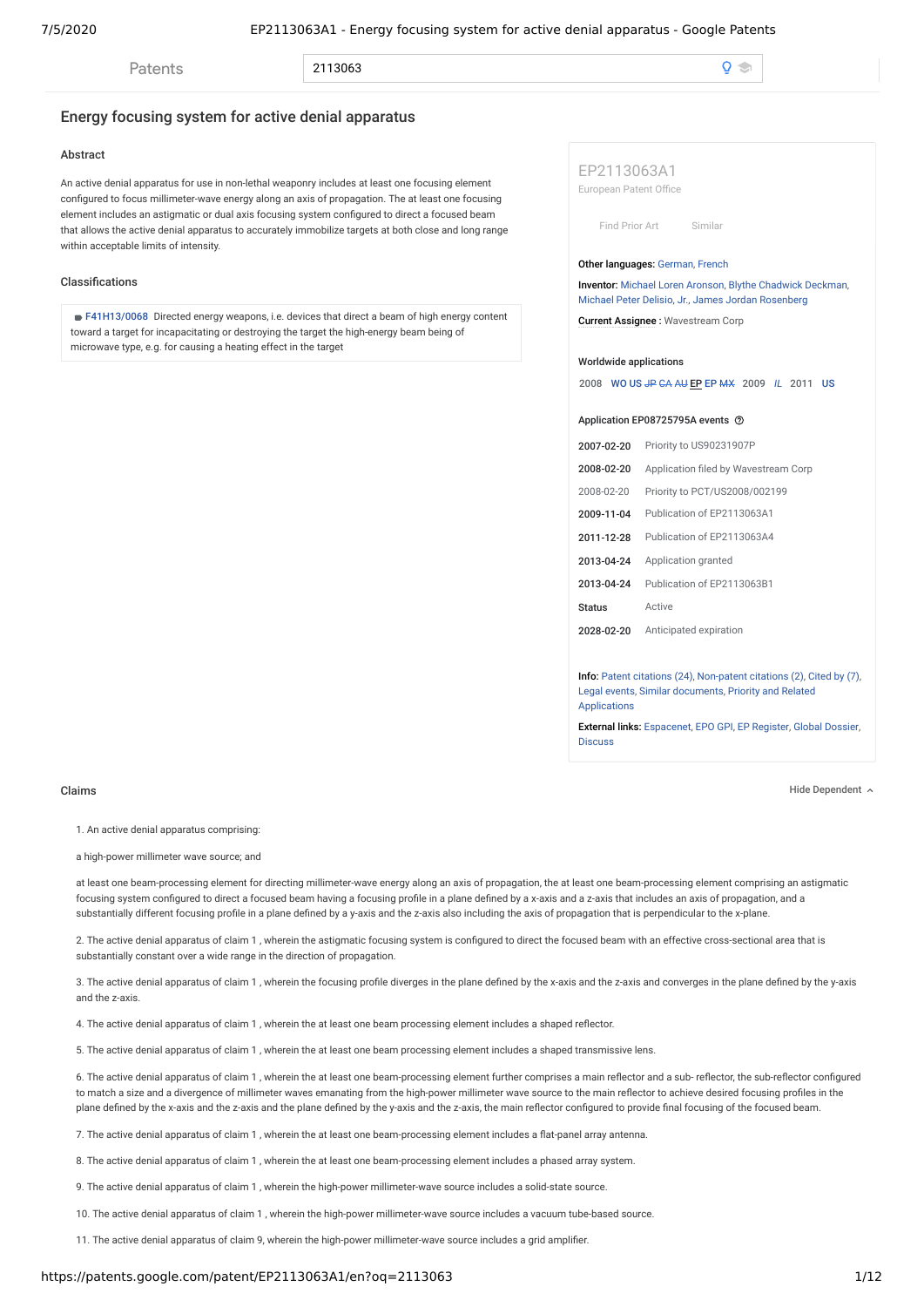12. The active denial apparatus of claim 9, wherein the high-power millimeter-wave source includes a grid oscillator.

13. An active denial apparatus comprising:

a high-power millimeter wave source; and

at least one beam-processing element for directing millimeter wave energy along an axis of propagation, the at least one beam-processing element including a variable focusing system configured to be cycled through at least two focusing configurations.

14. The active denial apparatus of claim 13, wherein one or more of the at least two focusing configurations delivers a beam with an effective cross sectional area that is substantially constant over a wide range in an axis of propagation.

15. The active denial apparatus of claim 13, wherein a beam delivered by the variable focusing system diverges in the plane defined by the x-axis and the z-axis and converges in the plane defined by the y-axis and the z-axis.

16. The active denial apparatus of claim 13, wherein the at least two focusing configurations alternate the millimeter wave energy between a plurality of fixed focus settings having either different effective apertures, different effective focal lengths in the plane defined by the y-axis and the z- axis, the plane defined by the y-axis and the z-axis, or both, or both different effective apertures and effective focal lengths.

17. The active denial apparatus of claim 13, wherein the at least two focusing configurations are each configured to deliver an effective power density within a desired range of power densities over different ranges of distance in an axis of propagation.

18. A method of focusing energy in an active denial apparatus comprising:

generating millimeter-wave energy from a high-power millimeter-wave source; and

directing the millimeter-wave energy along an axis of propagation, wherein at least one beam processing element for directing the millimeter- wave energy includes an astigmatic focusing system configured to direct a focused beam with a focusing profile in a plane defined by a x-axis and a z- axis, which contains an axis of propagation, the zaxis, and a substantially different focusing profile in a plane defined by a y-axis and the z-axis, which contains the axis of propagation, the z-axis, and is perpendicular to the plane defined by the x-axis and the z-axis.

19. The method of claim 18, further comprising matching a size and a divergence of millimeter waves emanating from the high-power millimeter-wave source to a main reflector to achieve desired beam profiles in the plane defined by the x-axis and the z-axis and the plane defined by the y-axis and the z-axis, the main reflector configured to provide final focusing of the focused beam.

20. The method of claim 18, wherein the directing the millimeter- wave energy along the axis of propagation further comprises configuring a sub-reflector to match the size and the divergence of millimeter waves emanating from the high-power millimeter-wave source to the main reflector.

21. The method of claim 18, wherein the directing the millimeter- wave energy along the axis of propagation further comprises configuring the astigmatic focusing system so that the focusing profile diverges in the plane defined by the x-axis and the z-axis and converges in the plane defined by the y-axis and the z-axis.

22. The method of claim 18, wherein the at least one beam processing element for directing the millimeter-wave energy includes a shaped reflector.

23. The method of claim 18, wherein the at least one beam processing element for directing the millimeter-wave energy includes a shaped transmissive lens.

24. The method of claim 18, wherein the at least one beam processing element for directing the millimeter-wave energy includes a flat- panel array antenna.

25. The method of claim 18, wherein the at least one beam processing element for directing the millimeter-wave energy includes a phased array system.

26. The method of claim 18, wherein the high-power millimeter- wave source includes a solid-state source.

27. The method of claim 26, wherein the high-power millimeter- wave source includes a grid amplifier.

28. The method of claim 26, wherein the high-power millimeter- wave source includes a grid oscillator.

29. The method of claim 18, wherein the high-power millimeter- wave source includes a vacuum tube-based source.

30. The method of claim 18, further comprising alternating the millimeter-wave energy between a plurality of fixed focus settings having either different effective apertures, different effective focal lengths in the plane defined by the x-axis and the z-axis, the plane defined by the y-axis and the z-axis, or both, or both different effective apertures and effective focal lengths.

31. An active denial apparatus comprising:

a high power millimeter-wave source and at least one beam processing element combined in an array having at least one elements that directly generates millimeter-wave energy with a desired set of beam profiles in a plane defined by an x-axis and a z-axis and a plane defined by a y-axis and the z-axis.

#### Description

## ENERGY FOCUSING SYSTEM FOR ACTIVE DENIAL APPARATUS

TECHNICAL FIELD

The present invention generally relates to active denial systems for non-lethal weapons. Specifically, the present invention relates to the use of directed electromagnetic power to generate sufficiently unpleasant sensations in targeted subjects to affect behavior or incapacitate the subject without causing significant physical harm.

## BACKGROUND ART

Existing active denial systems involve the use of millimeter-waves, directed onto the subject using a focusing system such as a focusing reflector, lens, flat-panel array antenna, or phased-array system. The properties of these existing focusing systems can be described in terms of a traditional rectangular Cartesian coordinate system, with x, y, and z axes. Where the direction of propagation of a beam is centered along the z-axis, traditional focusing systems cause the beam to converge or diverge approximately equally in both x and y directions. If the beam is converging as it leaves the aperture of the device, it will come to a focus - a plane of minimum extent in x and y - at some particular location along the z-axis. As the beam propagates beyond this point, the beam will diverge.

Generally, over the distances over which these devices are effective, atmospheric absorption of millimeter waves is small, so the average power density in the beam at any location along the z-direction is given by the total power emitted by the device divided by the effective area of the beam (since the beam intensity will not simply drop

## https://patents.google.com/patent/EP2113063A1/en?oq=2113063 2/12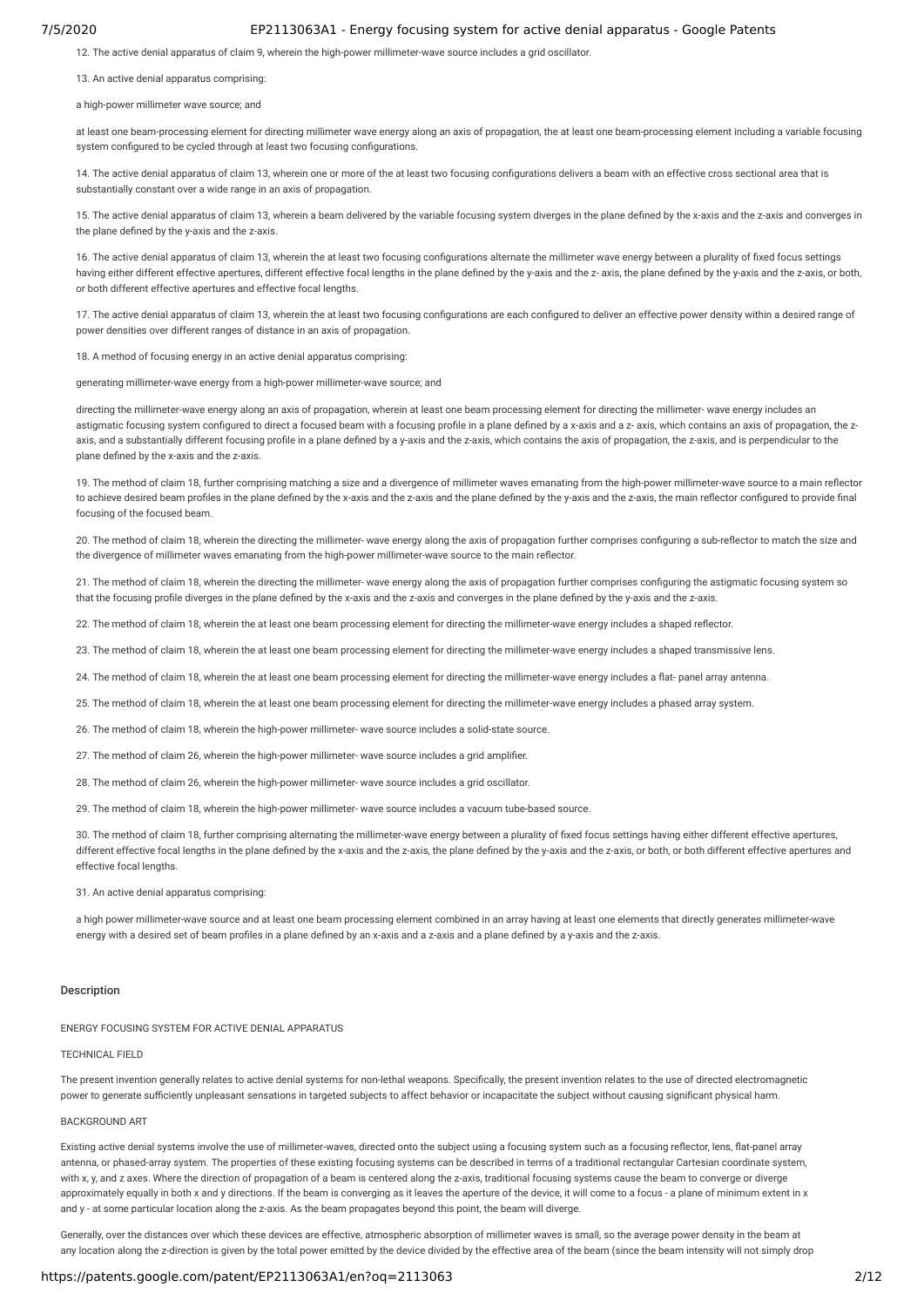to zero at some distance in x or y away from the z-axis, the "boundary" of the beam is usually defined, for example, as the contour at which the intensity of the beam falls

to 1/e<sup>2</sup> of its peak intensity along the z-axis). In the case in which the beam is converging as it leaves the device aperture, the beam will have a plane of maximum intensity (at the plane of minimum beam area) with decreasing intensity at locations in the z-direction that are either further away from or nearer to the device than the plane of maximum intensity.

One issue with the variation of intensity with distance along the beam is that there is a range of intensity or power density that is useful in the active denial application. There is a minimum power density below which the subject is not adequately deterred, and a maximum power.density above which the beam can cause damage to tissue. Generally, it is preferable that no portion of the beam have an intensity exceeding the damage threshold. The beam will always have a maximum distance beyond which the intensity falls below the effectiveness threshold, but in some configurations in which the beam is converging along both the x and y axes as it leaves the aperture of the apparatus that generates and emits the beam, there will also be a minimum distance from the apparatus within which the beam intensity falls below the effectiveness threshold. Therefore, one must consider the beam intensity with regard to distance from the device for uses such as crowd control or close-range situations.

The distance over which a traditionally focused electromagnetic beam can remain effectively collimated (i.e., not significantly converging nor diverging) is related to the wavelength and the effective diameter of the beam. FIG. 1(a-d) show beam diameters and power densities as a function of distance of propagation away from the device for several prior art devices having "circular" focusing elements (i.e., that generate beams that depend only upon distance along the z-axis and radial distance away from the z-axis, but not upon angle around planes parallel to the x-y plane). FIGS. 1 (a) and (b) show the evolution of beam diameter and power density for devices having 1 meter diameter apertures, one focused so as to create a maximum beam intensity at a distance of 100 meters from the device and the other congured to be collimated at the plane of the aperture. For simplicity of comparison, each beam intensity curve is shown normalized to a peak power density of 1W/cm<sup>2</sup>. The associated total power requirements to transmit the beams shown are 3.9kW (per W/cm<sup>2</sup>) for the collimated beam, and 675W (per W/cm<sup>2</sup>) for the focused beam. Using a focused beam allows a greater than five-fold reduction in required peak power, but with these focal conditions the focused device will likely be ineffective for distances substantially less than 50 meters. The device could be dynamically refocused to a shorter distance to address a closer subject (or a subject moving toward the device), but this adds to system complexity. FIGS. 1 (c) and (d) show similar plots to those of (a) and (b), but for devices having a 0.3 meter diameter aperture. The focused device is configured to place the maximum intensity plane at a distance of 10 meters from the device. Again the curves are normalized to a maximum peak intensity of 1W/cm<sup>2</sup>. The associated total power requirements to transmit the beams shown are 360W (per W/cm<sup>2</sup>) for the collimated beam, and 75W (per W/cm<sup>2</sup>) for the focused beam. Here, the collimated beam requires slightly less than 5 times as much power, but again, the focused beam is likely to fall below effective power densities at distances of less than 5 meters unless dynamic focusing is used. The collimated systems have greater "depth of field" (defined here as the range of distance over which the beam maintains a usable power density) than the focused systems, but the collimated systems require much more total output power to reach effective power densities at any distance.

This disclosure describes approaches to improve the effective depth of field as defined above, while reducing the total output power required to achieve effective power densities over a broader range of distances. These approaches can be combined or used separately.

#### DISCLOSURE OF INVENTION

The present invention uses a millimeter-wave source in conjunction with astigmatic focusing (i.e., beam-processing elements having different effective apertures or different focal lengths in the x and y directions as described above, or both) to produce an active denial system with greater depth of field (as defined above) for a given peak output power than such a system using conventional focusing. The astigmatic or "dual-axis focusing" focusing system allows the generation of a beam that is, for example, diverging in the x-direction, while initially converging in the y-direction. Such a beam can maintain an effective area that remains more nearly constant over a much greater distance along the axis of propagation (the z-axis as described above) than a beam generated with conventional focusing that initially converges the beam in both x and y directions. This means that the power density in the beam will remain more nearly constant over a much greater distance along the axis of propagation. This "depth of focus" approach represents a significant and very important improvement over existing active denial systems. FIG. 2 illustrates the profile of such a beam as a function of distance along the direction of propagation. Note that the x- direction and y-direction need not explicitly denote vertical and horizontal directions, merely two mutually orthogonal directions each orthogonal to the axis of propagation (the z-axis).

Additionally, by incorporating the ability to alternate the focusing properties between two fixed focus settings having different effective apertures and focal lengths (or sequence through more than two such settings), the device can generate peak power densities suitable to generate the active denial effect at different ranges alternately (or sequentially), thereby reducing the peak output power required to generate the effect at each of the distances. Provided the reduced duty cycle coverage of each of the distance ranges provides adequate effect in the situation in which the device is used, this technique further reduces the total peak output power requirement.

It should be understood that the focusing system may comprise a wide range of beam-forming techniques, including, but not limited to, shaped reflective surfaces, transmissive lenses, and arrays of individual radiators, collectively phased to produce a desired wavefront shape.

The present invention therefore includes an active denial apparatus comprising a high-power millimeter wave source and at least one beam- processing element for directing millimeter-wave energy along an axis of propagation, the at least one beam-processing element comprising an astigmatic focusing system congured to direct a focused beam having a focusing profile in a plane defined by a x-axis and a z-axis that includes an axis of propagation, and a substantially different focusing profile in a plane defined by a y-axis and the z-axis also including the axis of propagation that is perpendicular to the x-plane.

The present invention also includes an active denial apparatus comprising a high-power millimeter wave source and at least one beam- processing element for directing millimeter wave energy along an axis of propagation, the at least one beam-processing element including a variable focusing system configured to be cycled through at least two focusing configurations.

The present invention further includes a method of focusing energy in an active denial apparatus comprising generating millimeter-wave energy from a high-power millimeter-wave source and directing the millimeter-wave energy along an axis of propagation, wherein at least one beam processing element for directing the millimeterwave energy includes an astigmatic focusing system configured to direct a focused beam with a focusing profile in a plane defined by a x-axis and a z-axis, which contains an axis of propagation, the z-axis, and a substantially different focusing profile in a plane defined by a y-axis and the z-axis, which contains the axis of propagation, the z-axis, and is perpendicular to the plane defined by the x- axis and the z-axis.

The present invention further includes an active denial apparatus comprising a high power millimeter-wave source and at least one beam processing element combined in an array having at least one elements that directly generates millimeter-wave energy with a desired set of beam profiles in a plane defined by an x-axis and a z-axis and a plane defined by a y-axis and the z-axis. The foregoing and other aspects of the present invention will be apparent from the following detailed description of the embodiments, which makes reference to the several figures of the drawings as listed below.

### BRIEF DESCRIPTION OF DRAWINGS

FIG. 1 (a) is a graphical representation of beam diameter as a function of propagation distance for a 1 diameter meter aperture both collimated at the aperture and focused for minimum beam diameter at 100 meters;

FIG. 1 (b) is a graphical representation of power density as a function of propagation distance for a 3.9kW total power for the collimated beam and for 675W for the focused beam;

FIG. 1(c) is a graphical representation of beam diameter as a function of propagation distance for a 0.3 meter diameter both collimated at the aperture and focused for minimum beam diameter at a distance of 10 meters from the aperture;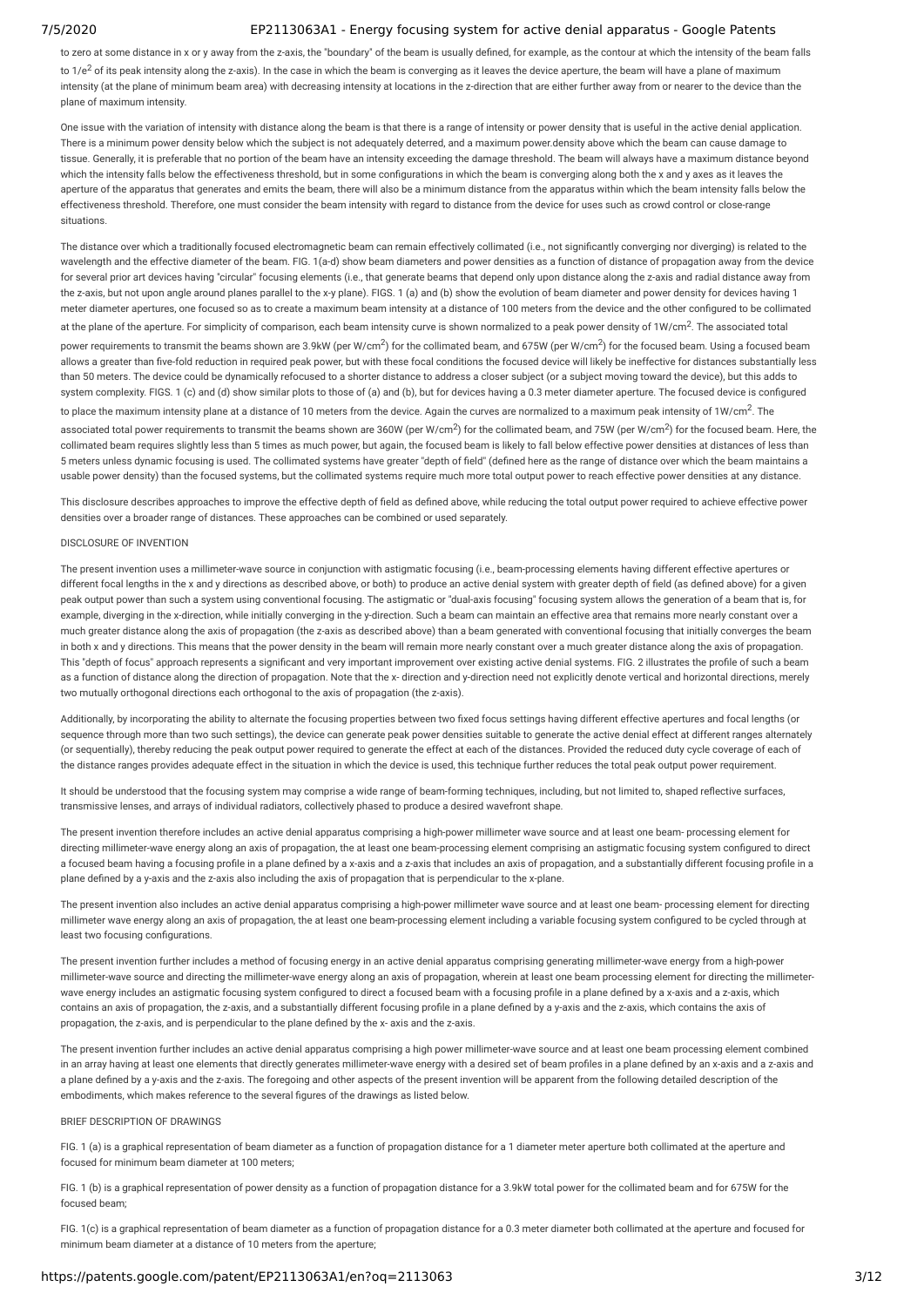FIG. 1(d) is a graphical representation of power density as a function of propagation distance for the 0.3 meter aperture for 360W total output power for the collimated beam and 75W total output power for the focused beam;

FIG. 2 is a pictorial and graphical representation of beam profile and power density versus propagation distance for an astigmatic focusing system according to the present invention;

FIG. 3 is a graphical representation of power density versus distance for far-range and near-range settings of a two-setting astigmatic focusing system with 300W total output power;

FIG. 4 is a cross-sectional side view of a reflector configuration of an astigmatic focusing system in which focusing elements are uncurved in the direction perpendicular to the page, and  $\sim$  0.1 meter in extent in that direction;

FIG. 5 is a conceptual drawing of a handheld unit employing an astigmatic focusing system according to one embodiment of the present invention;

FIG. 6 is an exploded view of a handheld unit employing an astigmatic focusing system according to one embodiment of the present invention; and

FIG. 7 is a multi-dimensional view of an astigmatic focusing system according to another embodiment of the present invention.

BEST MODE FOR CARRYING OUT THE INVENTION

In the following description of the present invention reference is made to the accompanying drawings which form a part thereof, and in which is shown, by way of illustration, exemplary embodiments illustrating the principles of the present invention and how it may be practiced. It is to be understood that other embodiments may be utilized to practice the present invention and structural and functional changes may be made thereto without departing from the scope of the present invention.

The present invention comprises, according to one embodiment, an active denial apparatus 100 that includes a millimeter-wave source 110 and at least one beamprocessing element which comprises an astigmatic or dual-axis focusing system 200. Together, the millimeter wave source 110 and the astigmatic focusing system 200 comprise a means for directing millimeter-wave energy to a desired target. In one embodiment of the present invention, the at least one beam processing element of the astigmatic or dual-axis focusing system 200 uses a main reflector 210 to provide the final focusing, and a sub-reflector 220 to match the size and divergence of the waves emanating from the millimeter-wave source 110 to the main reflector 210 so as to achieve the desired convergence and divergence of the wave in the x and y directions. Application of the astigmatic focusing system 200 to an active denial apparatus 100 in this type of configuration results in a broadening of the depth of focus and therefore an increase in a usable range of the device.

FIG. 4 shows a side-view cross-section of the focusing elements and the millimeter-wave source 110 in the active denial apparatus 100. FIG. 4 shows the configuration of main reflector 210 and sub-reflector 220 according to one embodiment of the present invention. Main reflector 210 and sub-reflector 220 may be configured in a variety of different ways to produce different focal lengths. Additionally, although depicted in FIGS. 4-6 as reectors, it should be noted that these focusing elements may include lenses, flat panel antennas, phased arrays, mirrors, and any other reflective components that allow waves emanating from the millimeter-wave source 110 to achieve the desired convergence and divergence of the wave in the x and y directions.

The millimeter-wave source 110 may be compact, and could be realized using solid-state grid amplier and/or grid oscillator technology to obtain a high power beam. A useful beam profile can be obtained with the natural divergence of a beam that is collimated in the horizontal direction with a 0.1 meter aperture (i.e., 0.1 meter extent in the x-direction), and converged to a minimum extent in the y-direction at a distance of ~11 meters using an aperture that extends 0.35 meters in the y-direction.

FIG. 5 shows the active denial apparatus 100 as a handheld unit according to another embodiment of the present invention. It should be noted that the astigmatic or dualaxis focusing system 200 described herein can be scaled to any sized system. The two main components of the active denial apparatus 100 according to FIG. 5 are the high-power millimeter-wave source 110 and the at least one beam processing element comprising the astigmatic focusing system 200. In this embodiment, the highpower millimeter wave source 110 comprises a solid-state grid oscillator 130, with an associated heat sink 140 and a cooling fan 150. It is understood that the highpower millimeter-wave source 110 may comprise other types of solid- state or vacuum-tube-based sources. Millimeter-wave energy is radiated from the high-power millimeter-wave source 110 to the beam-processing element of the astigmatic focusing system 200. The beam processing element comprises a main reector 210 and a sub-reflector 220, which in the embodiment of FIG. 5 are shaped reflective surfaces. These reflectors 210 and 220 make up the astigmatic or dual-axis focusing system 200 that directs a focused beam with a focusing profile 230 which contains the axis of propagation, the z-axis, in both the xz and yz planes. Reflectors 210 and

220 are shaped in such a way such that the focusing profile 230 of the beam in the xz plane is substantially different from the focusing profile 230 of the beam in the yz plane. In the embodiment shown in FIG. 5, the reflectors 210 and 220 curve very little along one direction, while their curvature in the other direction is much more pronounced. This reflector configuration is the same as that depicted in FIG. 4, and will give rise to a beam with a near constant cross section over a wide depth of field, as shown in FIG. 3. FIG. 6 is an exploded view of an active denial apparatus 100 employing an astigmatic focusing system 200 according to the present invention. The exploded view of FIG. 6 clearly depicts the multi-reflector configuration discussed above and the solid-state oscillator 130, associated heat sink 140, and cooling fan 150.

FIG. 3 shows a plot of power density versus distance for a two-setting device having a near-range setting and a far-range setting. Each setting uses dual-axis focusing with different aperture sizes and effective focal lengths in both x and y directions. By rapidly alternating between these two settings, the device can produce a nearly constant 1W/cm<sup>2</sup> intensity at 50% duty cycle over a distance from zero to forty meters for every 300W of total output power. The ability to alternate the focusing properties between two fixed focus settings having different effective apertures and focal lengths (or sequence through more than two such settings) generates peak power densities suitable to achieve the active denial effect at different ranges alternately (or sequentially) and results in a reduction of the peak output power required to generate the effect at each of the distances.

The astigmatic focusing system 200 can be configured to broaden the depth of focus in a variety of ways. For example, the components of the at least one beam processing element can be selected to direct a focused beam with an effective cross-sectional area that is substantially constant over a wide range in the direction of propagation. In another example, the at least one beam processing element may be configured so that the focusing profile 230 diverges in the plane defined by the x-axis and the z-axis (the xz- plane) and converges in the plane defined by the y-axis and the z-axis (the yz-plane.) In yet another example, the at least one beam processing element may be configured so that the focusing profile 230 converges in both the xz and yz plane. The astigmatic focusing system 200 may also be thought of as a variable focusing system configured to include the focusing configurations discussed herein and to be cycled through one or more of those focusing configurations.

One skilled in the art will recognize that beam processing realized by shaped reflectors can equally be realized using shaped transmissive lenses.

Alternative embodiments in which the beam processing is realized by a combination of transmissive lenses and shaped reflectors, or realized using only transmissive lenses are also included within the present invention.

Beam-forming functions can also be performed by array radiators (flat-panel array antennas fed by a single or multiple high-power sources or arrays of active elements such as phased arrays), grid amplifiers, and grid oscillators. The phasing of the emission from the array can be such that the array radiates a curved wavefront, with the curvature not constrained to be the same magnitude or sign in the xz-plane and yz-plane. FIG. 7 shows an astigmatic focusing system 200 according to one embodiment of the present invention, in which a radiating array 240 can perform all or a portion of the beam processing function, depending on the intended range of the active denial apparatus 100 and the size of the aperture 250. Thus, the at least one beam processing element may be partially or fully combined with the high power millimeter-wave source 100. Consequently the present invention according to this embodiment contemplates a phased array millimeter-wave source 110, configured in aperture dimensions in the x-direction and y- direction and in effective focal point in the xz-plane and the yz-plane such that a desired beam profiles in the xz-plane and yz-plane are directly generated by the source without need for additional beam processing elements. The radiating array 240 of this embodiment of the present invention may be

### https://patents.google.com/patent/EP2113063A1/en?oq=2113063 4/12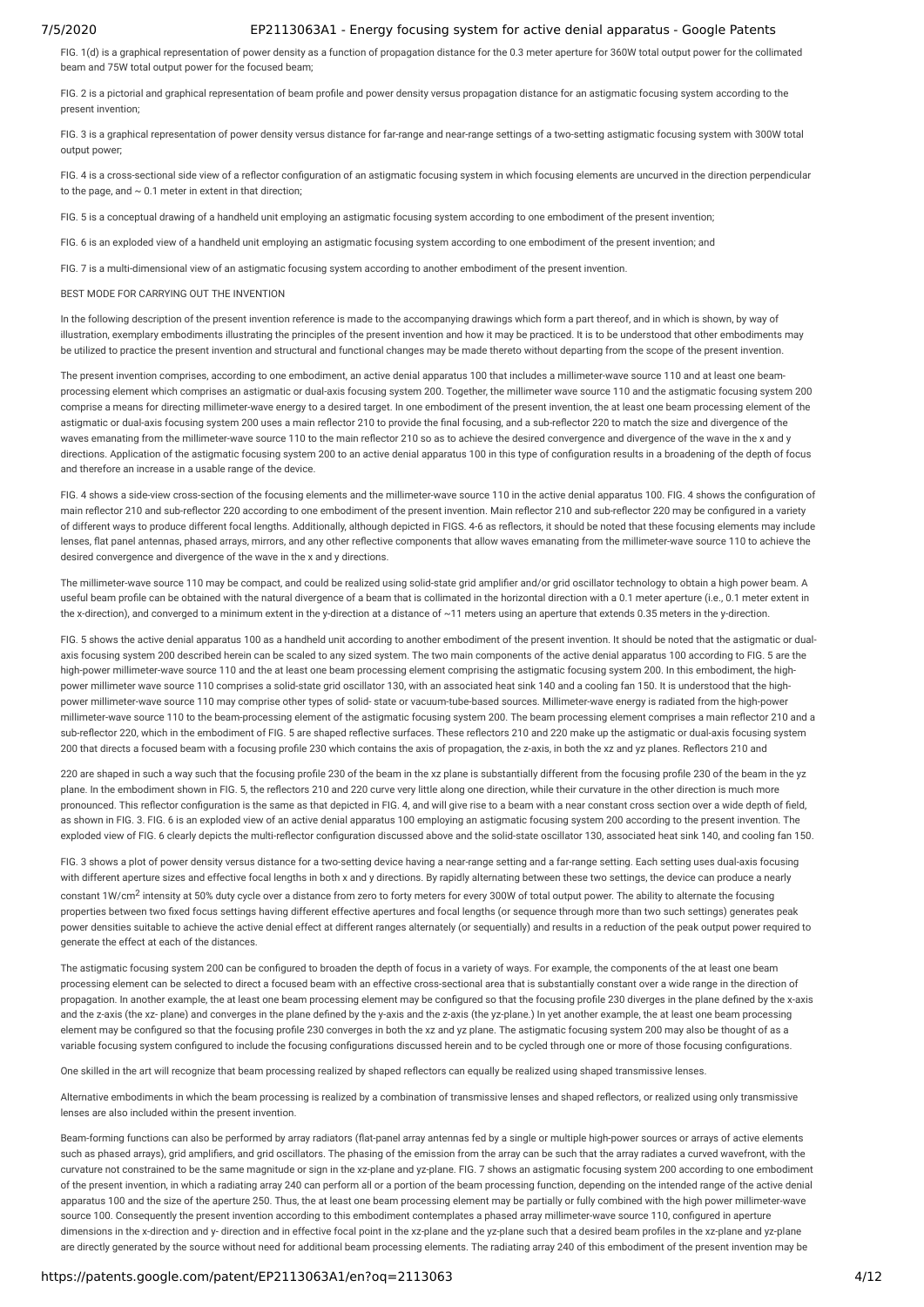in the form of antenna array elements, and the phased array millimeter wave source 110 may also include a multi-feed flat panel antenna 260, a phasing network 270, and w-band injection locked sources 280.

The present invention also contemplates a system having two distinct focusing configurations, with two different sets of xz-plane and yz-plane beam profiles. These beam profiles could be optimized to deliver a desired power density range, high enough to be effective and low enough to avoid damage, over two distinct ranges along the axis of propagation (e.g., a range near the aperture of the system and an adjacent range further away). If the system's focal configuration were alternated between the two configurations, the system would alternately be delivering an effective power density to each of the two ranges. Provided the dwell time of the beam in each range and the duty cycle are sufficient to produce the desired effect, such a system can effectively cover both ranges along the axis of propagation. Such a system can use a lower peak power than a system that is required to deliver an effective level of power density over both ranges of distance simultaneously, which is a significant advantage. An active denial apparatus that can rapidly alternate between two focal configurations may be most simply realized with a system having a focal configuration that is modulated electronically, such as a phased array. Depending on the range requirements of the application, this may be realized using either a variable- focus array with no additional beam processing elements, or using a variable-focus array feeding additional shaped reflectors or lenses

It is to be understood that a system could be configured to cycle through more than two focusing configurations, to further reduce the peak power requirements for the high power millimeter-wave source.

It is to be further understood that other embodiments may be utilized and structural and functional changes may be made without departing from the scope of the present invention. The foregoing descriptions of embodiments of the invention have been presented for the purposes of illustration and description. It is not intended to be exhaustive or to limit the invention to the precise forms disclosed. Accordingly, many modifications and variations are possible in light of the above teachings. For example, the present invention is scalable beyond a handheld device to a system of any size, and can be configured for mobile weapons systems. Additionally, the millimeter-wave source may comprise other types of energy sources such as other solid-state or vacuum tube-based sources. It is therefore intended that the scope of the invention be limited not by this detailed description.

#### <span id="page-4-0"></span>Patent Citations (24)

| Publication number                | Priority date | Publication date | Assignee                                                                                  | Title                                                                                                                                                                                                                                                     |
|-----------------------------------|---------------|------------------|-------------------------------------------------------------------------------------------|-----------------------------------------------------------------------------------------------------------------------------------------------------------------------------------------------------------------------------------------------------------|
| US4339757A*                       | 1980-11-24    | 1982-07-13       | <b>Bell Telephone</b><br>Laboratories.<br>Incorporated                                    | Broadband astigmatic feed arrangement for an antenna                                                                                                                                                                                                      |
| US5422596A*                       | 1994-06-30    | 1995-06-06       | The United States Of<br>America As<br>Represented By The<br>Secretary Of The Navy         | High power, broadband folded waveguide gyrotron-traveling-wave-amplifier                                                                                                                                                                                  |
| US20020011963A1*                  | 2000-07-26    | 2002-01-31       | Koslover Robert A.                                                                        | Compact, lightwelght, steerable, high-power microwave antenna                                                                                                                                                                                             |
| FR2881532A1 *                     | 2005-02-01    | 2006-08-04       | <b>Commissariat Energie</b><br>Atomique                                                   | Electromagnetic wave radiating assembly implementing method for e.g. HPM<br>weapon system, involves illuminating target in near field zone so that distance<br>between assembly and target is obtained using radiating surface diameter and<br>wavelength |
| <b>Family To Family Citations</b> |               |                  |                                                                                           |                                                                                                                                                                                                                                                           |
| US4553068A*                       | 1983-10-26    | 1985-11-12       | The United States Of<br>America As<br>Represented By The<br>Secretary Of The Army         | High power millimeter-wave source                                                                                                                                                                                                                         |
| DE3863661D1 *                     | 1987-03-03    | 1991-08-22       | En Physique Des<br>Plasmas Centre                                                         | High performance gyrotron for generating electromagnetic millimeter or<br>submillimeter shafts.                                                                                                                                                           |
| WO1990006665A1*                   | 1988-12-05    | 1990-06-14       | European Atomic Energy<br>Community (Euratom)                                             | Antenna producing a millimeter wave beam having a gaussian-like distribution                                                                                                                                                                              |
| US5317173A*                       | 1993-05-13    | 1994-05-31       | Rockwell International<br>Corporation                                                     | HBT differential pair chip for quasi-optic amplifiers                                                                                                                                                                                                     |
| US5734303A*                       | 1994-03-11    | 1998-03-31       | The United States Of<br>America As<br>Represented By The<br>Secretary Of The Air<br>Force | Microwave waveguide mode converter having a bevel output end                                                                                                                                                                                              |
| US5777572A*                       | 1994-07-19    | 1998-07-07       | Northrop Grumman<br>Corporation                                                           | Device for damaging electronic equipment using unfocussed high power<br>millimeter wave beams                                                                                                                                                             |
| DE4444636A1                       | 1994-12-15    | 1996-06-20       | Sepp Gunther                                                                              | Weapon system for a glare laser                                                                                                                                                                                                                           |
| US5685636A*                       | 1995-08-23    | 1997-11-11       | <b>Science And</b><br>Engineering Associates,<br>Inc.                                     | Eye safe laser security device                                                                                                                                                                                                                            |
| JP3602259B2 *                     | 1996-05-02    | 2004-12-15       | 本田技研工業株式会社                                                                                | Multi-beam radar equipment                                                                                                                                                                                                                                |
| JP2000049524A*                    | 1998-07-31    | 2000-02-18       | Nec Corp                                                                                  | Array antenna                                                                                                                                                                                                                                             |
| US6542662B2 *                     | 2000-06-13    | 2003-04-01       | California Institute Of<br>Technology                                                     | Mode translating waveguide adapter for a quasi-optic grid array                                                                                                                                                                                           |
| JP3892718B2 *                     | 2001-12-14    | 2007-03-14       | 株式会社日立国際電気                                                                                | Laser transmitter                                                                                                                                                                                                                                         |
| JP3981608B2 *                     | 2002-08-08    | 2007-09-26       | 東芝電波プロダクツ株<br>式会社                                                                         | Dual beam optical device                                                                                                                                                                                                                                  |

https://patents.google.com/patent/EP2113063A1/en?oq=2113063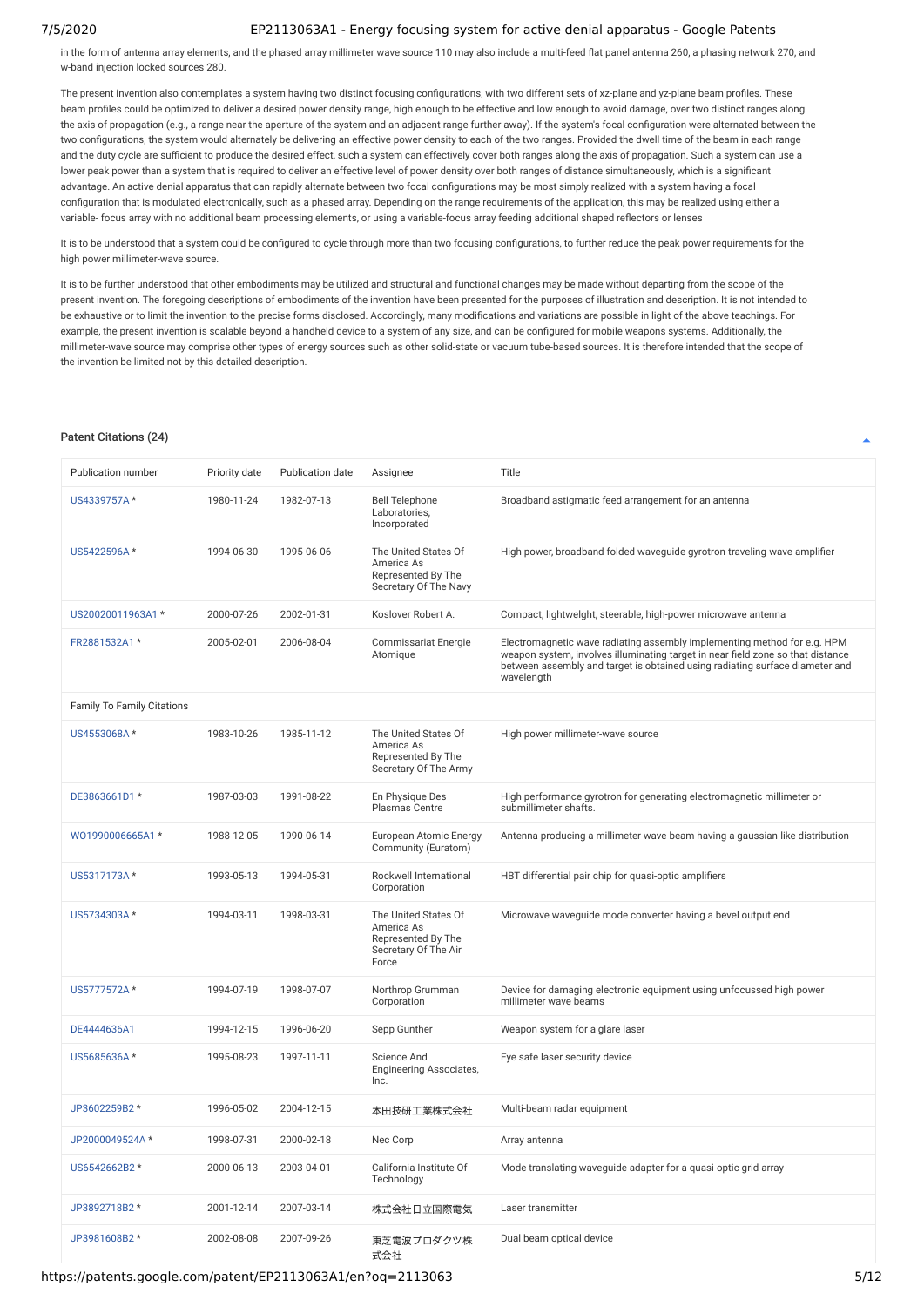| US6766793B2 * | 2002-12-12 | 2004-07-27 | <b>General Atomics</b> | Electromagnetic gun and rotating pulse forming network                                                                           |
|---------------|------------|------------|------------------------|----------------------------------------------------------------------------------------------------------------------------------|
| US6950021B2 * | 2003-09-23 | 2005-09-27 | <b>Walker Butler</b>   | Electronic wall using high-resolution millimeter-wave radar in conjunction with<br>multiple plane reflectors and retroreflectors |
| US7126477B2 * | 2004-01-15 | 2006-10-24 | Raytheon Company       | Millimeter-wave area-protection system and method                                                                                |
| US7180426B2 * | 2004-11-19 | 2007-02-20 | Optech Ventures. Llc   | Incapacitating flashing light apparatus and method                                                                               |
| US7490538B2 * | 2005-08-18 | 2009-02-17 | Raytheon Company       | Weapon having lethal and non-lethal directed-energy portions                                                                     |
| US7629918B2 * | 2005-12-15 | 2009-12-08 | Raytheon Company       | Multifunctional radio frequency directed energy system                                                                           |
| US7633425B2 * | 2007-11-16 | 2009-12-15 | Ratheon Company        | Wavequide system comprising reflective surfaces for directing a wave beam to a<br>target                                         |

\* Cited by examiner, † Cited by third party

## <span id="page-5-0"></span>Non-Patent Citations (2)

| Title                                                                                                                                                                                                                                |
|--------------------------------------------------------------------------------------------------------------------------------------------------------------------------------------------------------------------------------------|
| HACKETT K E ET AL: "ACTIVE DENIAL TECHNOLOGY", INTERNET CITATION, 29 September 2001 (2001-09-29), XP002416113, Retrieved from the Internet:<br>URL:http://www.afrlhorizons.com/Briefs/Sept01/DE0101.html [retrieved on 2007-01-22] * |
| See also references of WO2008103363A1 *                                                                                                                                                                                              |

\* Cited by examiner, † Cited by third party

## <span id="page-5-1"></span>Cited By (7)

| Publication number                | Priority date | <b>Publication date</b> | Assignee         | Title                                                                                            |
|-----------------------------------|---------------|-------------------------|------------------|--------------------------------------------------------------------------------------------------|
| CN103970014A*                     | 2014-05-04    | 2014-08-06              | 成都华之芯科技有限公<br>司  | Extremely high frequency braking system and self-adaptation waveform control<br>strategy thereof |
| CN103970015A*                     | 2014-05-04    | 2014-08-06              | 成都华之芯科技有限公<br>司  | Ultrahigh frequency braking system and scene adaptive waveform control method<br>thereof         |
| <b>Family To Family Citations</b> |               |                         |                  |                                                                                                  |
| JP5885265B2                       | 2010-05-03    | 2016-03-15              | ゴジ リミテッド         | Loss profile analysis                                                                            |
| JP6041648B2 *                     | 2012-12-03    | 2016-12-14              | 三菱重工業株式会社        | Directional energy irradiation device                                                            |
| CN103256857B *                    | 2013-05-17    | 2015-09-30              | 广州圣弦能源科技有限<br>公司 | A kind of boundling electromagnetic wave transmitter                                             |
| CN103759580B *                    | 2014-01-20    | 2015-08-12              | 成都华之芯科技有限公<br>司  | A kind of active denial system                                                                   |
| CN105783589B *                    | 2016-05-17    | 2017-12-26              | 长乐芯聚电子科技研究<br>所  | Pulse boundling energy weapon                                                                    |

\* Cited by examiner, † Cited by third party, ‡ Family to family citation

### <span id="page-5-2"></span>Similar Documents

| Publication     | <b>Publication Date</b> | Title                                                                                                 |
|-----------------|-------------------------|-------------------------------------------------------------------------------------------------------|
| Rocca et al.    | 2010                    | Synthesis of time-modulated planar arrays with controlled harmonic radiations                         |
| Buffi et al.    | 2010                    | A focused planar microstrip array for 2.4 GHz RFID readers                                            |
| US20140285373A1 | 2014-09-25              | On-board radar apparatus                                                                              |
| US3414903A      | 1968-12-03              | Antenna system with dielectric horn structure interposed between the source and lens                  |
| US8456360B2     | 2013-06-04              | Beam-forming antenna with amplitude-controlled antenna elements                                       |
| US8537067B2     | 2013-09-17              | Small aperture interrogator antenna system employing sum difference azimuth discrimination techniques |
| Rocca et al.    | 2008                    | Hybrid approach for sub-arrayed monopulse antenna synthesis                                           |
| ES2561661T3     | 2016-02-29              | Metamaterial lens feed for multi-beam antennas                                                        |
| EP1753086B1     | 2009-07-22              | Beam-forming antenna with amplitude-controlled antenna elements                                       |
| Pathak et al.   | 2009                    | Synthesis of thinned planar circular array antennas using modified particle swarm optimization        |

 $\blacktriangle$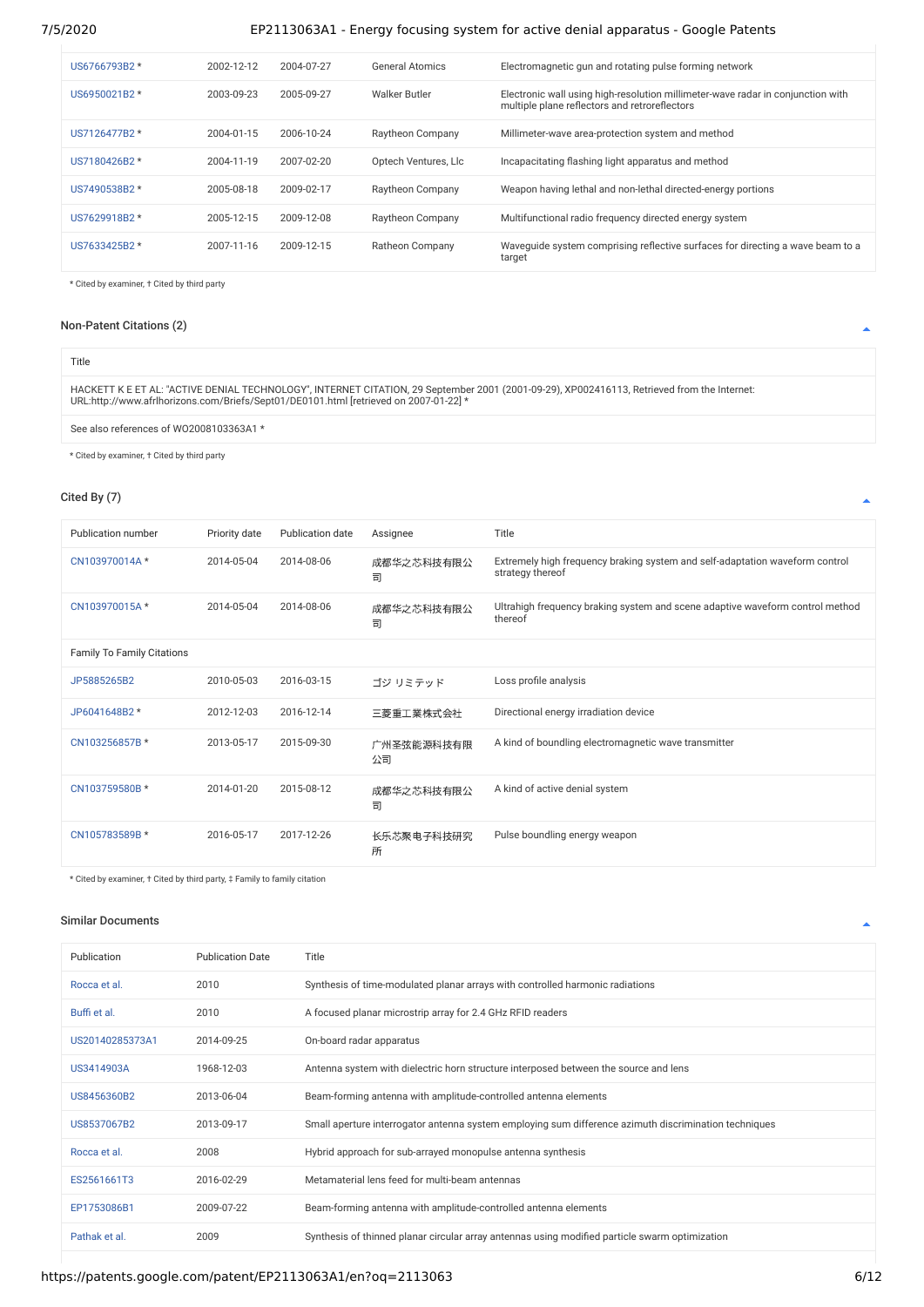| KR100561630B1      | 2006-03-20 | Trilple-Band Hybrid Antenna using Focuser                                                  |
|--------------------|------------|--------------------------------------------------------------------------------------------|
| EP1800369B1        | 2008-07-23 | Radar antenna assembly                                                                     |
| ES2710500T3        | 2019-04-25 | Active discrete lens multi-beam antenna                                                    |
| García-Meca et al. | 2011       | Engineering antenna radiation patterns via quasi-conformal mappings                        |
| Bucci et al.       | 2014       | Optimal synthesis of circularly symmetric shaped beams                                     |
| US7205949B2        | 2007-04-17 | Dual reflector antenna and associated methods                                              |
| US5940048A         | 1999-08-17 | Conical omni-directional coverage multibeam antenna                                        |
| US7784390B1        | 2010-08-31 | Solid-state non-lethal directed energy weapon                                              |
| US7994962B1        | 2011-08-09 | Apparatus and method for concentrating electromagnetic energy on a remotely-located object |
| US9912054B2        | 2018-03-06 | Antenna array and method                                                                   |
| Archer             | 1984       | Lens-fed multiple beam arrays                                                              |
| Anselmi et al.     | 2016       | Optimisation of excitation tolerances for robust beamforming in linear arrays              |
| US7126530B2        | 2006-10-24 | Non-coherent high-power directed-energy system and method                                  |
| US20120326939A1    | 2012-12-27 | Beam shaping of rf feed energy for reflector-based antennas                                |
| US20030038745A1    | 2003-02-27 | Antenna apparatus including compound curve antenna structure and feed array                |

## <span id="page-6-1"></span>Priority And Related Applications

## Child Applications (2)

| Application   | Priority date | Filing date | Relation        | Title                                         |
|---------------|---------------|-------------|-----------------|-----------------------------------------------|
| EP09014019.5A | 2007-02-20    | 2008-02-20  | <b>Division</b> | Energy focusing system for energy beam weapon |
| EP09014019.5  |               | 2009-11-09  | Division-Into   |                                               |

# Priority Applications (2)

| Application       | Priority date | Filing date | Title                                              |
|-------------------|---------------|-------------|----------------------------------------------------|
| US90231907P       | 2007-02-20    | 2007-02-20  | <b>US Provisional Application</b>                  |
| PCT/US2008/002199 | 2007-02-20    | 2008-02-20  | Energy focusing system for active denial apparatus |

## Applications Claiming Priority (1)

| Application   | Filing date | Title                                         |
|---------------|-------------|-----------------------------------------------|
| EP09014019.5A | 2008-02-20  | Energy focusing system for energy beam weapon |

## <span id="page-6-0"></span>Legal Events

| Date       | Code       | Title                                                                   | Description                                                                                                                                                       |
|------------|------------|-------------------------------------------------------------------------|-------------------------------------------------------------------------------------------------------------------------------------------------------------------|
| 2009-11-04 | 17P        | Request for examination filed                                           | Effective date: 20090904                                                                                                                                          |
| 2009-11-04 | AK         | Designated contracting states                                           | Kind code of ref document: A1<br>Designated state(s): AT BE BG CH CY CZ DE DK EE<br>ES FI FR GB GR HR HU IE IS IT LI LT LU LV MC MT NL<br>NO PL PT RO SE SI SK TR |
| 2010-05-26 | <b>DAX</b> | Request for extension of the european patent (to any country) (deleted) |                                                                                                                                                                   |
| 2011-12-28 | RIC1       | Information provided on ipc code assigned before grant                  | Ipc: F41H 13/00 20060101AFI20111124BHEP                                                                                                                           |
| 2011-12-28 | A4         | Supplementary search report drawn up and despatched                     | Effective date: 20111130                                                                                                                                          |
| 2012-05-21 | <b>REG</b> | Reference to a national code                                            | Ref country code: DE<br>Ref legal event code: R079<br>Ref document number: 602008024078<br>Country of ref document: DE                                            |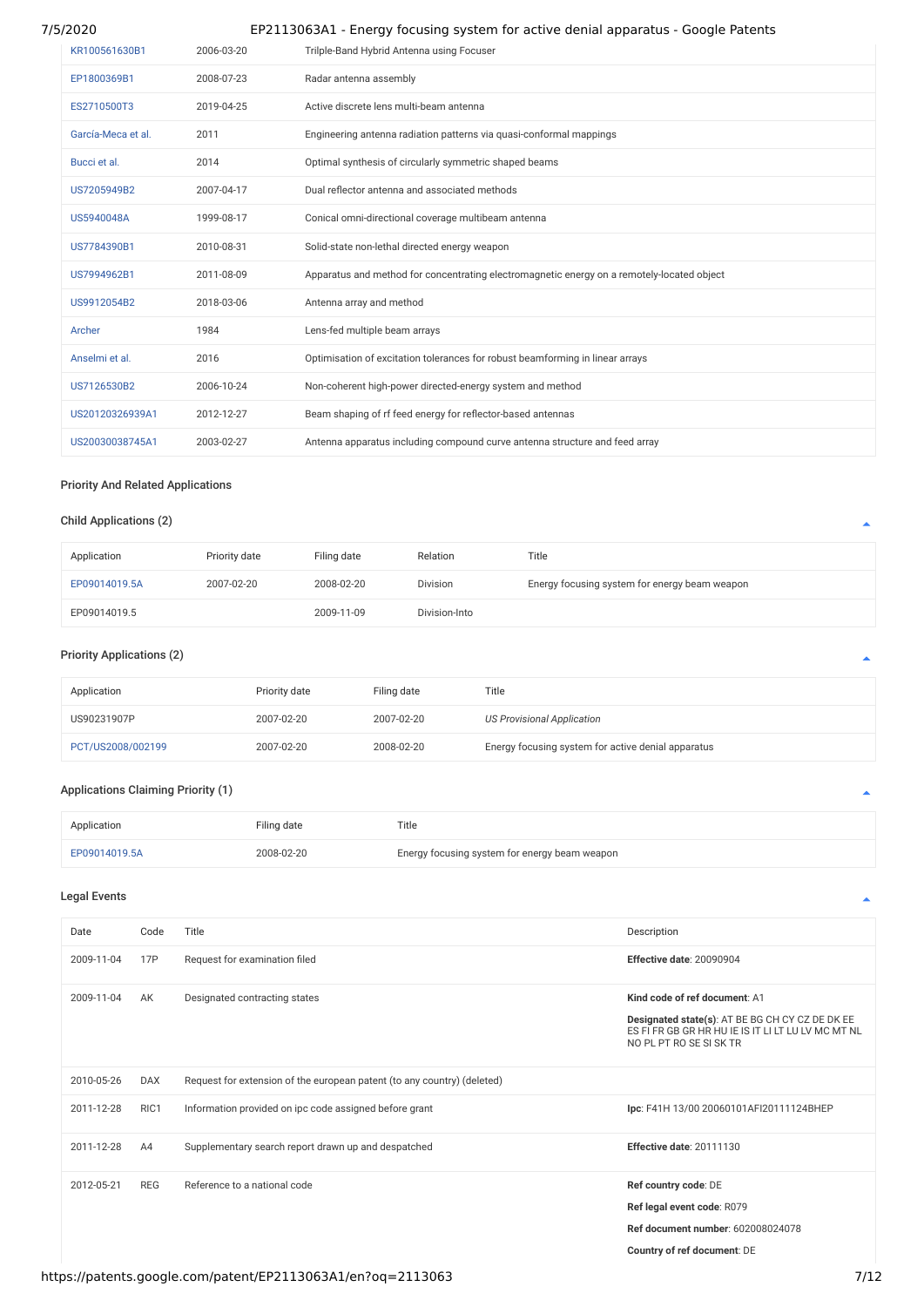|            |             |                                                                                                 | Free format text: PREVIOUS MAIN CLASS:<br>F41B0006000000                                                                         |
|------------|-------------|-------------------------------------------------------------------------------------------------|----------------------------------------------------------------------------------------------------------------------------------|
|            |             |                                                                                                 | Ipc: F41H0013000000                                                                                                              |
| 2012-06-27 | RIC1        | Information provided on ipc code assigned before grant                                          | Ipc: F41H 13/00 20060101AFI20120521BHEP                                                                                          |
| 2013-04-24 | AK          | Designated contracting states                                                                   | Kind code of ref document: B1                                                                                                    |
|            |             |                                                                                                 | Designated state(s): AT BE BG CH CY CZ DE DK EE<br>ES FI FR GB GR HR HU IE IS IT LI LT LU LV MC MT NL<br>NO PL PT RO SE SI SK TR |
| 2013-04-24 | <b>REG</b>  | Reference to a national code                                                                    | Ref country code: GB                                                                                                             |
|            |             |                                                                                                 | Ref legal event code: FG4D                                                                                                       |
| 2013-04-30 | <b>REG</b>  | Reference to a national code                                                                    | Ref country code: CH                                                                                                             |
|            |             |                                                                                                 | Ref legal event code: EP                                                                                                         |
| 2013-05-15 | <b>REG</b>  | Reference to a national code                                                                    | Ref country code: AT                                                                                                             |
|            |             |                                                                                                 | Ref legal event code: REF                                                                                                        |
|            |             |                                                                                                 | Ref document number: 608853                                                                                                      |
|            |             |                                                                                                 | Country of ref document: AT                                                                                                      |
|            |             |                                                                                                 | Kind code of ref document: T                                                                                                     |
|            |             |                                                                                                 | Effective date: 20130515                                                                                                         |
| 2013-05-22 | <b>REG</b>  | Reference to a national code                                                                    | Ref country code: IE                                                                                                             |
|            |             |                                                                                                 | Ref legal event code: FG4D                                                                                                       |
| 2013-06-20 | <b>REG</b>  | Reference to a national code                                                                    | Ref country code: DE                                                                                                             |
|            |             |                                                                                                 | Ref legal event code: R096                                                                                                       |
|            |             |                                                                                                 | Ref document number: 602008024078                                                                                                |
|            |             |                                                                                                 | Country of ref document: DE                                                                                                      |
|            |             |                                                                                                 | Effective date: 20130620                                                                                                         |
| 2013-09-04 | <b>REG</b>  | Reference to a national code                                                                    | Ref country code: DE                                                                                                             |
|            |             |                                                                                                 | Ref legal event code: R082                                                                                                       |
|            |             |                                                                                                 | Ref document number: 602008024078                                                                                                |
|            |             |                                                                                                 | Country of ref document: DE                                                                                                      |
|            |             |                                                                                                 | Representative=s name: WEISSE, RENATE, DIPL.-                                                                                    |
|            |             |                                                                                                 | PHYS. DR.-ING., DE                                                                                                               |
| 2013-09-15 | <b>REG</b>  | Reference to a national code                                                                    | Ref country code: AT                                                                                                             |
|            |             |                                                                                                 | Ref legal event code: MK05                                                                                                       |
|            |             |                                                                                                 | Ref document number: 608853                                                                                                      |
|            |             |                                                                                                 | Country of ref document: AT                                                                                                      |
|            |             |                                                                                                 | Kind code of ref document: T                                                                                                     |
|            |             |                                                                                                 | Effective date: 20130424                                                                                                         |
| 2013-09-25 | <b>REG</b>  | Reference to a national code                                                                    | Ref country code: LT                                                                                                             |
|            |             |                                                                                                 | Ref legal event code: MG4D                                                                                                       |
| 2013-10-09 | REG         | Reference to a national code                                                                    | Ref country code: NL                                                                                                             |
|            |             |                                                                                                 | Ref legal event code: VDEP                                                                                                       |
|            |             |                                                                                                 | Effective date: 20130424                                                                                                         |
| 2013-10-31 | <b>PG25</b> | Lapsed in a contracting state [announced via postgrant information from national office to epo] | Ref country code: ES                                                                                                             |
|            |             |                                                                                                 | Free format text: LAPSE BECAUSE OF FAILURE TO<br>SUBMIT A TRANSLATION OF THE DESCRIPTION OR                                      |
|            |             |                                                                                                 | TO PAY THE FEE WITHIN THE PRESCRIBED TIME-<br>LIMIT                                                                              |
|            |             |                                                                                                 | Effective date: 20130804                                                                                                         |
|            |             |                                                                                                 | Ref country code: NO                                                                                                             |
|            |             |                                                                                                 | Free format text: LAPSE BECAUSE OF FAILURE TO<br>SUBMIT A TRANSLATION OF THE DESCRIPTION OR                                      |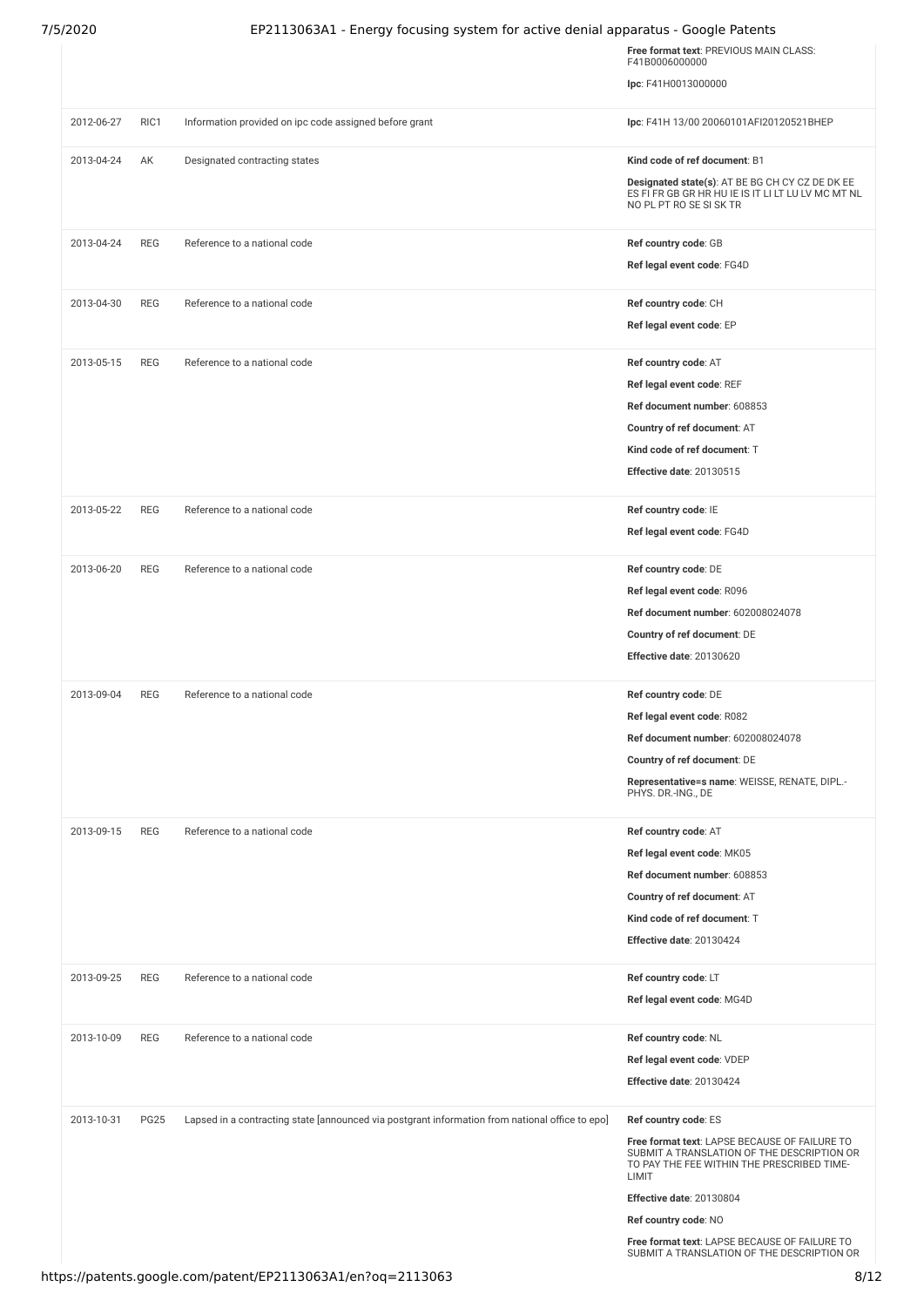TO PAY THE FEE WITHIN THE PRESCRIBED TIME-LIMIT

**Effective date**: 20130724

**Ref country code**: BE

**Free format text**: LAPSE BECAUSE OF FAILURE TO SUBMIT A TRANSLATION OF THE DESCRIPTION OR TO PAY THE FEE WITHIN THE PRESCRIBED TIME-LIMIT

**Effective date**: 20130424

**Ref country code**: SE

**Free format text**: LAPSE BECAUSE OF FAILURE TO SUBMIT A TRANSLATION OF THE DESCRIPTION OR TO PAY THE FEE WITHIN THE PRESCRIBED TIME-LIMIT

**Effective date**: 20130424

**Ref country code**: SI

**Free format text**: LAPSE BECAUSE OF FAILURE TO SUBMIT A TRANSLATION OF THE DESCRIPTION OR TO PAY THE FEE WITHIN THE PRESCRIBED TIME-LIMIT

**Effective date**: 20130424

**Ref country code**: PT

**Free format text**: LAPSE BECAUSE OF FAILURE TO SUBMIT A TRANSLATION OF THE DESCRIPTION OR TO PAY THE FEE WITHIN THE PRESCRIBED TIME-LIMIT

**Effective date**: 20130826

**Ref country code**: LT

**Free format text**: LAPSE BECAUSE OF FAILURE TO SUBMIT A TRANSLATION OF THE DESCRIPTION OR TO PAY THE FEE WITHIN THE PRESCRIBED TIME-LIMIT

**Effective date**: 20130424

**Ref country code**: AT

**Free format text**: LAPSE BECAUSE OF FAILURE TO SUBMIT A TRANSLATION OF THE DESCRIPTION OR TO PAY THE FEE WITHIN THE PRESCRIBED TIME-LIMIT

**Effective date**: 20130424

**Ref country code**: GR

**Free format text**: LAPSE BECAUSE OF FAILURE TO SUBMIT A TRANSLATION OF THE DESCRIPTION OR TO PAY THE FEE WITHIN THE PRESCRIBED TIME-LIMIT

**Effective date**: 20130725

**Ref country code**: IS

**Free format text**: LAPSE BECAUSE OF FAILURE TO SUBMIT A TRANSLATION OF THE DESCRIPTION OR TO PAY THE FEE WITHIN THE PRESCRIBED TIME-LIMIT

**Effective date**: 20130824

**Ref country code**: FI

**Free format text**: LAPSE BECAUSE OF FAILURE TO SUBMIT A TRANSLATION OF THE DESCRIPTION OR TO PAY THE FEE WITHIN THE PRESCRIBED TIME-LIMIT

**Effective date**: 20130424

2013-11-29 PG25 Lapsed in a contracting state [announced via postgrant information from national office to epo] Ref country code: CY

**Free format text**: LAPSE BECAUSE OF FAILURE TO SUBMIT A TRANSLATION OF THE DESCRIPTION OR TO PAY THE FEE WITHIN THE PRESCRIBED TIME-LIMIT

**Effective date**: 20130424

**Ref country code**: PL

**Free format text**: LAPSE BECAUSE OF FAILURE TO SUBMIT A TRANSLATION OF THE DESCRIPTION OR TO PAY THE FEE WITHIN THE PRESCRIBED TIME-**LIMIT** 

**Effective date**: 20130424

**Ref country code**: HR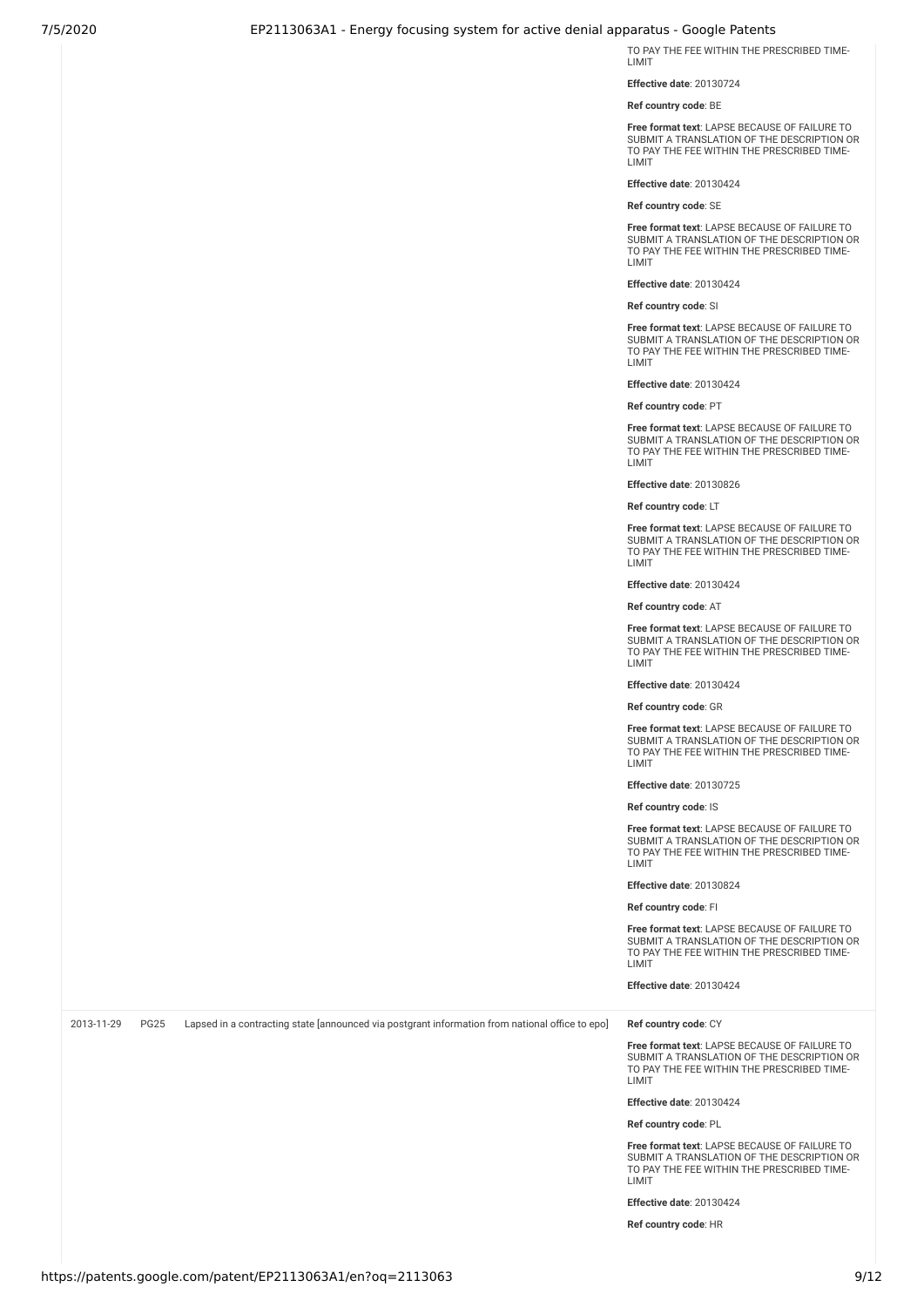|            |             |                                                                                                 | Free format text: LAPSE BECAUSE OF FAILURE TO<br>SUBMIT A TRANSLATION OF THE DESCRIPTION OR<br>TO PAY THE FEE WITHIN THE PRESCRIBED TIME-<br>LIMIT<br>Effective date: 20130424<br>Ref country code: BG<br>Free format text: LAPSE BECAUSE OF FAILURE TO<br>SUBMIT A TRANSLATION OF THE DESCRIPTION OR<br>TO PAY THE FEE WITHIN THE PRESCRIBED TIME-<br>LIMIT<br>Effective date: 20130724<br>Ref country code: LV<br>Free format text: LAPSE BECAUSE OF FAILURE TO<br>SUBMIT A TRANSLATION OF THE DESCRIPTION OR<br>TO PAY THE FEE WITHIN THE PRESCRIBED TIME-<br>LIMIT<br>Effective date: 20130424 |
|------------|-------------|-------------------------------------------------------------------------------------------------|----------------------------------------------------------------------------------------------------------------------------------------------------------------------------------------------------------------------------------------------------------------------------------------------------------------------------------------------------------------------------------------------------------------------------------------------------------------------------------------------------------------------------------------------------------------------------------------------------|
|            |             |                                                                                                 |                                                                                                                                                                                                                                                                                                                                                                                                                                                                                                                                                                                                    |
| 2014-01-31 | <b>PG25</b> | Lapsed in a contracting state [announced via postgrant information from national office to epo] | Ref country code: EE<br>Free format text: LAPSE BECAUSE OF FAILURE TO<br>SUBMIT A TRANSLATION OF THE DESCRIPTION OR<br>TO PAY THE FEE WITHIN THE PRESCRIBED TIME-<br>LIMIT                                                                                                                                                                                                                                                                                                                                                                                                                         |
|            |             |                                                                                                 | Effective date: 20130424                                                                                                                                                                                                                                                                                                                                                                                                                                                                                                                                                                           |
|            |             |                                                                                                 | Ref country code: CZ                                                                                                                                                                                                                                                                                                                                                                                                                                                                                                                                                                               |
|            |             |                                                                                                 | Free format text: LAPSE BECAUSE OF FAILURE TO<br>SUBMIT A TRANSLATION OF THE DESCRIPTION OR<br>TO PAY THE FEE WITHIN THE PRESCRIBED TIME-<br>LIMIT                                                                                                                                                                                                                                                                                                                                                                                                                                                 |
|            |             |                                                                                                 | Effective date: 20130424                                                                                                                                                                                                                                                                                                                                                                                                                                                                                                                                                                           |
|            |             |                                                                                                 | Ref country code: SK                                                                                                                                                                                                                                                                                                                                                                                                                                                                                                                                                                               |
|            |             |                                                                                                 | Free format text: LAPSE BECAUSE OF FAILURE TO<br>SUBMIT A TRANSLATION OF THE DESCRIPTION OR<br>TO PAY THE FEE WITHIN THE PRESCRIBED TIME-<br>LIMIT                                                                                                                                                                                                                                                                                                                                                                                                                                                 |
|            |             |                                                                                                 | Effective date: 20130424                                                                                                                                                                                                                                                                                                                                                                                                                                                                                                                                                                           |
|            |             |                                                                                                 | Ref country code: DK                                                                                                                                                                                                                                                                                                                                                                                                                                                                                                                                                                               |
|            |             |                                                                                                 | Free format text: LAPSE BECAUSE OF FAILURE TO<br>SUBMIT A TRANSLATION OF THE DESCRIPTION OR<br>TO PAY THE FEE WITHIN THE PRESCRIBED TIME-<br>LIMIT                                                                                                                                                                                                                                                                                                                                                                                                                                                 |
|            |             |                                                                                                 | Effective date: 20130424                                                                                                                                                                                                                                                                                                                                                                                                                                                                                                                                                                           |
|            |             |                                                                                                 |                                                                                                                                                                                                                                                                                                                                                                                                                                                                                                                                                                                                    |
| 2014-02-28 | <b>PG25</b> | Lapsed in a contracting state [announced via postgrant information from national office to epo] | Ref country code: RO<br>Free format text: LAPSE BECAUSE OF FAILURE TO<br>SUBMIT A TRANSLATION OF THE DESCRIPTION OR<br>TO PAY THE FEE WITHIN THE PRESCRIBED TIME-<br>LIMIT                                                                                                                                                                                                                                                                                                                                                                                                                         |
|            |             |                                                                                                 | Effective date: 20130424                                                                                                                                                                                                                                                                                                                                                                                                                                                                                                                                                                           |
|            |             |                                                                                                 | Ref country code: NL                                                                                                                                                                                                                                                                                                                                                                                                                                                                                                                                                                               |
|            |             |                                                                                                 | Free format text: LAPSE BECAUSE OF FAILURE TO<br>SUBMIT A TRANSLATION OF THE DESCRIPTION OR<br>TO PAY THE FEE WITHIN THE PRESCRIBED TIME-<br>LIMIT                                                                                                                                                                                                                                                                                                                                                                                                                                                 |
|            |             |                                                                                                 | Effective date: 20130424                                                                                                                                                                                                                                                                                                                                                                                                                                                                                                                                                                           |
|            |             |                                                                                                 | Ref country code: IT                                                                                                                                                                                                                                                                                                                                                                                                                                                                                                                                                                               |
|            |             |                                                                                                 | Free format text: LAPSE BECAUSE OF FAILURE TO<br>SUBMIT A TRANSLATION OF THE DESCRIPTION OR<br>TO PAY THE FEE WITHIN THE PRESCRIBED TIME-<br>LIMIT                                                                                                                                                                                                                                                                                                                                                                                                                                                 |
|            |             |                                                                                                 | Effective date: 20130424                                                                                                                                                                                                                                                                                                                                                                                                                                                                                                                                                                           |
| 2014-04-02 | 26N         | No opposition filed                                                                             | Effective date: 20140127                                                                                                                                                                                                                                                                                                                                                                                                                                                                                                                                                                           |
| 2014-05-08 | <b>REG</b>  | Reference to a national code                                                                    | Ref country code: DE                                                                                                                                                                                                                                                                                                                                                                                                                                                                                                                                                                               |
|            |             |                                                                                                 | Ref legal event code: R097                                                                                                                                                                                                                                                                                                                                                                                                                                                                                                                                                                         |
|            |             |                                                                                                 | Ref document number: 602008024078                                                                                                                                                                                                                                                                                                                                                                                                                                                                                                                                                                  |
|            |             |                                                                                                 | Country of ref document: DE                                                                                                                                                                                                                                                                                                                                                                                                                                                                                                                                                                        |
|            |             |                                                                                                 | Effective date: 20140127                                                                                                                                                                                                                                                                                                                                                                                                                                                                                                                                                                           |
| 2014-09-30 | <b>REG</b>  | Reference to a national code                                                                    | Ref country code: CH                                                                                                                                                                                                                                                                                                                                                                                                                                                                                                                                                                               |
|            |             |                                                                                                 |                                                                                                                                                                                                                                                                                                                                                                                                                                                                                                                                                                                                    |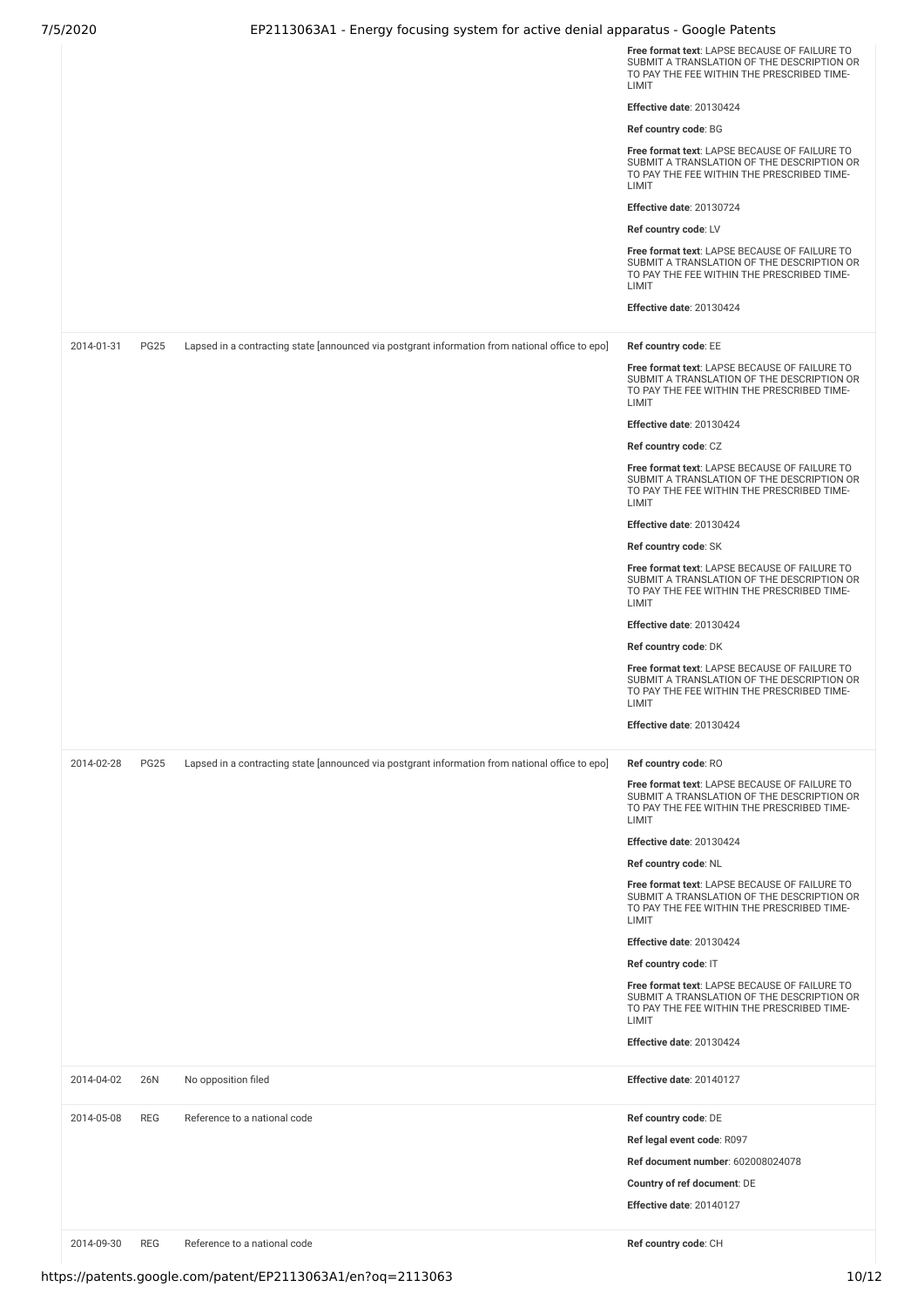|            |             |                                                                                                 | Ref legal event code: PL                                                                                                                                                                                                                                                                                                                                                                                                            |
|------------|-------------|-------------------------------------------------------------------------------------------------|-------------------------------------------------------------------------------------------------------------------------------------------------------------------------------------------------------------------------------------------------------------------------------------------------------------------------------------------------------------------------------------------------------------------------------------|
| 2014-09-30 | <b>PG25</b> | Lapsed in a contracting state [announced via postgrant information from national office to epo] | Ref country code: LU<br>Free format text: LAPSE BECAUSE OF FAILURE TO<br>SUBMIT A TRANSLATION OF THE DESCRIPTION OR<br>TO PAY THE FEE WITHIN THE PRESCRIBED TIME-<br>LIMIT<br>Effective date: 20140220<br>Ref country code: MC<br>Free format text: LAPSE BECAUSE OF FAILURE TO<br>SUBMIT A TRANSLATION OF THE DESCRIPTION OR<br>TO PAY THE FEE WITHIN THE PRESCRIBED TIME-<br>LIMIT<br>Effective date: 20130424                    |
| 2014-10-31 | <b>PG25</b> | Lapsed in a contracting state [announced via postgrant information from national office to epo] | Ref country code: LI<br>Free format text: LAPSE BECAUSE OF NON-<br>PAYMENT OF DUE FEES<br>Effective date: 20140228<br>Ref country code: CH<br>Free format text: LAPSE BECAUSE OF NON-<br>PAYMENT OF DUE FEES<br>Effective date: 20140228                                                                                                                                                                                            |
| 2014-12-03 | <b>REG</b>  | Reference to a national code                                                                    | Ref country code: IE<br>Ref legal event code: MM4A                                                                                                                                                                                                                                                                                                                                                                                  |
| 2015-01-30 | <b>PG25</b> | Lapsed in a contracting state [announced via postgrant information from national office to epo] | Ref country code: IE<br>Free format text: LAPSE BECAUSE OF NON-<br>PAYMENT OF DUE FEES<br>Effective date: 20140220                                                                                                                                                                                                                                                                                                                  |
| 2016-01-08 | <b>REG</b>  | Reference to a national code                                                                    | Ref country code: FR<br>Ref legal event code: PLFP<br>Year of fee payment: 9                                                                                                                                                                                                                                                                                                                                                        |
| 2016-02-29 | <b>PG25</b> | Lapsed in a contracting state [announced via postgrant information from national office to epo] | Ref country code: MT<br>Free format text: LAPSE BECAUSE OF FAILURE TO<br>SUBMIT A TRANSLATION OF THE DESCRIPTION OR<br>TO PAY THE FEE WITHIN THE PRESCRIBED TIME-<br>LIMIT<br>Effective date: 20130424                                                                                                                                                                                                                              |
| 2016-07-29 | <b>PG25</b> | Lapsed in a contracting state [announced via postgrant information from national office to epo] | Ref country code: TR<br>Free format text: LAPSE BECAUSE OF FAILURE TO<br>SUBMIT A TRANSLATION OF THE DESCRIPTION OR<br>TO PAY THE FEE WITHIN THE PRESCRIBED TIME-<br>LIMIT<br>Effective date: 20130424<br>Ref country code: HU<br>Free format text: LAPSE BECAUSE OF FAILURE TO<br>SUBMIT A TRANSLATION OF THE DESCRIPTION OR<br>TO PAY THE FEE WITHIN THE PRESCRIBED TIME-<br>LIMIT; INVALID AB INITIO<br>Effective date: 20080220 |
| 2017-01-12 | <b>REG</b>  | Reference to a national code                                                                    | Ref country code: FR<br>Ref legal event code: PLFP<br>Year of fee payment: 10                                                                                                                                                                                                                                                                                                                                                       |
| 2018-01-11 | <b>REG</b>  | Reference to a national code                                                                    | Ref country code: FR<br>Ref legal event code: PLFP<br>Year of fee payment: 11                                                                                                                                                                                                                                                                                                                                                       |
| 2019-04-30 | <b>PGFP</b> | Annual fee paid to national office [announced from national office to epo]                      | Ref country code: FR<br>Payment date: 20190111<br>Year of fee payment: 12                                                                                                                                                                                                                                                                                                                                                           |